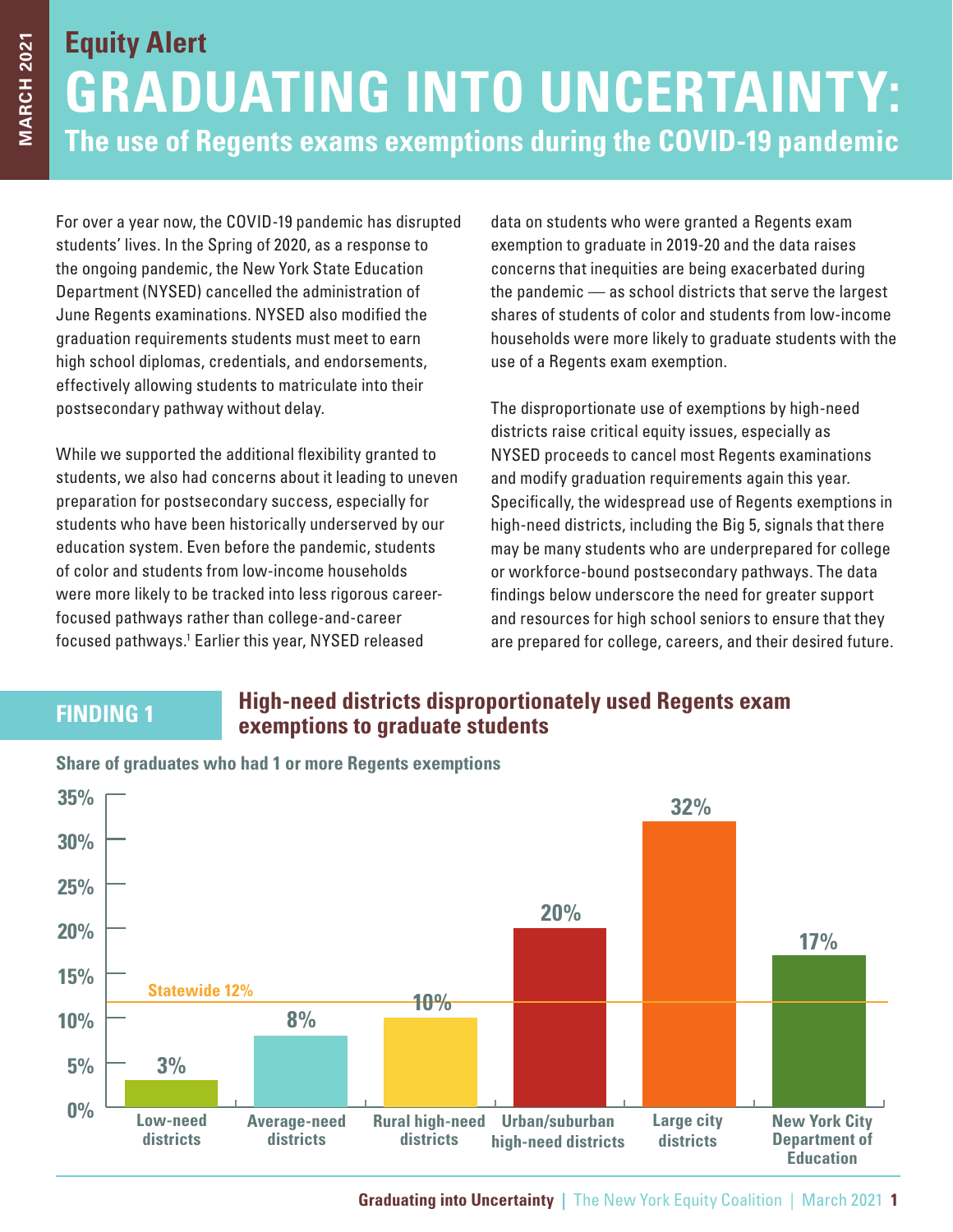#### **FINDING 2 Districts with the largest shares of low-income students and students of color were more likely to use an exemption to graduate students**

#### **NYCDOE was**



more likely to use a Regent exam exemption to graduate a student

#### **Outside of New York City**

**Districts serving the largest** 

more likely to use a Regent exameter and a student<br>than districts in the rest of state.

more likely to use a Regent exam exemption to graduate a student **than districts with the smallest shares of students from lowincome households.**

**Districts serving the largest shares of students of color were** 



more likely to use a Regent exam exemption to graduate a student **than districts with the smallest shares of students of color.**

# **FINDING 3 Exemptions data reveal alarming disparities across regions**

#### **Syracuse City School District was**



more likely use a Regent exam exemption to graduate a student **than districts in the rest of Onondaga County.**

#### **Rochester City School District was**



more likely to use a Regent exam exemption to graduate a student **than districts in the rest of Monroe County.** **Albany City School District was** 

more likely to use a Regent exam exemption to graduate a student **than districts in the rest of Albany County.**

#### **Buffalo Public Schools were**



more likely to use a Regent exam exemption to graduate a student **than districts in the rest of Erie County.**

**Urban/suburban high-need districts in Long Island were** 



more likely to use a Regent exam exemption to graduate a student **than districts in the rest of Long Island.**

**Yonkers Public Schools were**



more likely to use a Regent exam exemption to graduate a student **than districts in the rest of Westchester County.**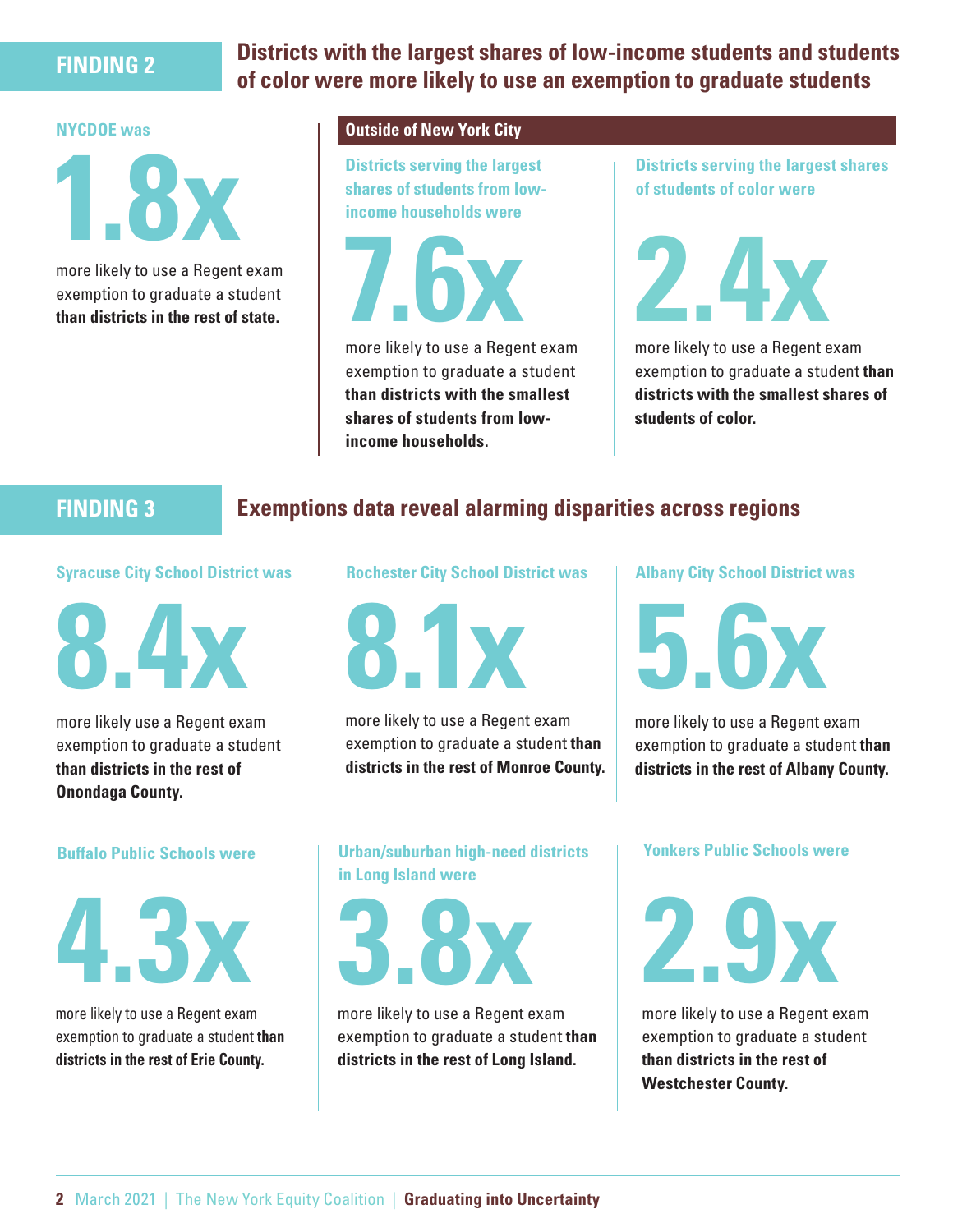These data illuminate critical equity issues and can help inform policymakers and educators as the state continues to grapple with the challenges caused by the pandemic and considers how to best support young people who are being disproportionately disadvantaged by it. Here are our equity-driven policy recommendations:

#### **Administer all Regents exams.**



NYSED should use the full flexibility granted by the United States Department of Education — which includes options like extending the testing window or moving assessments to the summer or

fall - to administer Regents exams to as many students who took a course aligned with a Regents exam as possible. The data collected from Regent exams should be disaggregated and made publicly available so that parents, families, community-based organizations, educators, and other stakeholders can understand how students are progressing academically. In addition, education and state leaders can use the data to target additional academic, social-emotional, and transitional support for students and young adults during this unprecedented crisis.

#### **Provide resources and investments for students' academic, social-emotional, and transition support.**



Earlier this year, NYSED released a memo, Supporting the *Graduating Class of 2021.* 2 The memo includes information on how school districts can meet the needs of high school seniors during the pandemic,

including helping students create postsecondary transition plans, supporting students to complete financial aid applications, and supporting students' social and emotional well-being. NYSED should provide additional technical support to districts who need help implementing these policies and the state should use Rescue Act plan and other federal funding sources to support these efforts.

# **Use data to increase transparency and ensure student success.**



We recommend that the state commit to publicly release disaggregated Regents exemption data for the years that Regents exemptions are made available at the school and district level. The state

should require school districts with troubling trends of exemptions data for any group of students to establish action plans to ensure that all students are getting the proper support to pass Regent exams and are college and career ready. These plans should be crafted with educator, student, and parent engagement, and should be made publicly available on the NYSED website. In addition, the state should collect and publish annual "to and through" data on the postsecondary pathways of high school seniors, including college matriculation, persistence, and completion, and wage and employment data, in order to determine how graduates that have been impacted by the pandemic are faring compared to prior cohorts. The state should use this data to identify additional interventions for students still in high school and to provide more support at the college level if needed. In addition, the state should provide tools for school districts to use "on track to graduation" data for students in grades 9-11 as an early arning indicator to prevent students from dropping out.

## **Expand access to evidence-based programs for student postsecondary success.**



Both the Assembly and Senate one-house budgets restore funding for CUNY's ASAP program and increases funding for similar programs at SUNY, as well as statewide Educational Opportunity Programs. It is

critical for the state to invest additional Rescue Plan Act and other federal relief funding in these programs to acknowledge young people who have transitioned to a postsecondary education during this difficult time require additional structure and robust support to achieve on-time graduation.